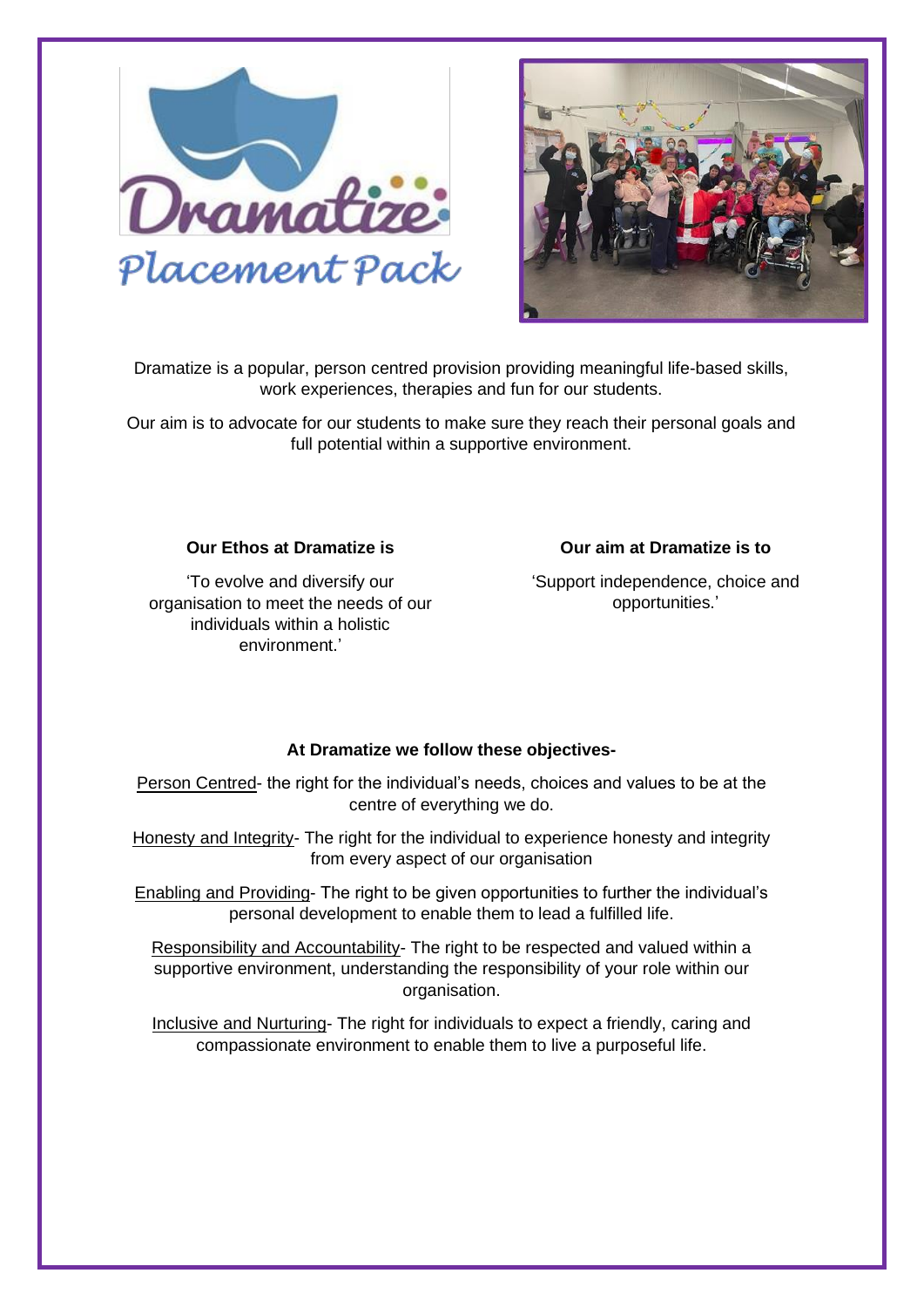We are open Monday- Friday

9am- 4pm.

We support our students all year round and only close on bank holidays and one week at Christmas.

Check out our Facebook and Instagram page

@DramatizeTC

We can be contacted at-

[info@dramatize.co.uk](mailto:info@dramatize.co.uk)

Or on-

07912183085

We are located at-Ashford Pavillion Ashford Park Clockhouse Lane

TW15 1BX



We can also be located by using what3words

record.line.author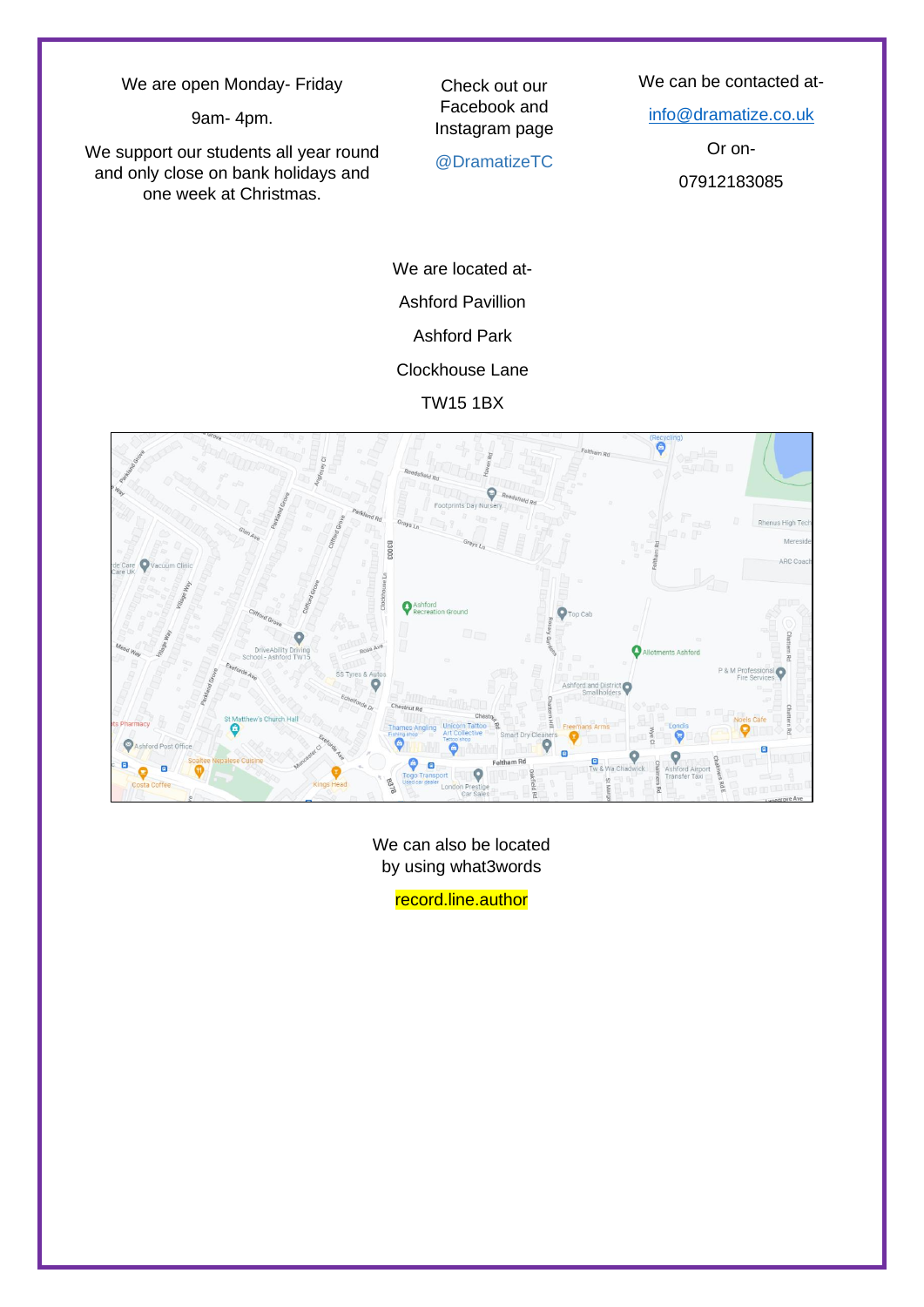We have a tier system in place at Dramatize to ensure our students receive the correct support

**Tier 1** is for our students who require constant 1:1 support for high medical needs, high behavioural needs and high personal care needs.

 $£157.50 + VAT$  per day

**Tier 2** is for our students who require one-to-one support in certain situations such as personal care and within the environment but can access in-house activities within in a 2:1 group.

£126.00 +VAT per day

**Tier 3** is for our students that do not require 1:1 support and can access our provision within a small group.

 $£73.50 + VAT$  per day

#### Process to gain a placement at Dramatize

**1.** Contact Dramatize via phone or email.

**2.** Arrange a date to have a look around Dramatize. This can be with the young person, or you can make a separate date for this.

**3**. Should you like to take the next of step of joining Dramatize you will need to contact your social worker or transition worker to advise them you are interested.

**4.** We will create a care plan with the family and young person.

**5**. A taster session will be offered free of charge for the young person.

This can be from 1 hour to a full day.

**6.** If funding has been agreed and we receive this notification in writing than a start date can be chosen.

**7**. Our contract states that the young person has a two week settling in period, during this time the contract can be cancelled if your young person choses to.

Should you need to cancel the contract outside of those two weeks we will require 4 weeks' notice.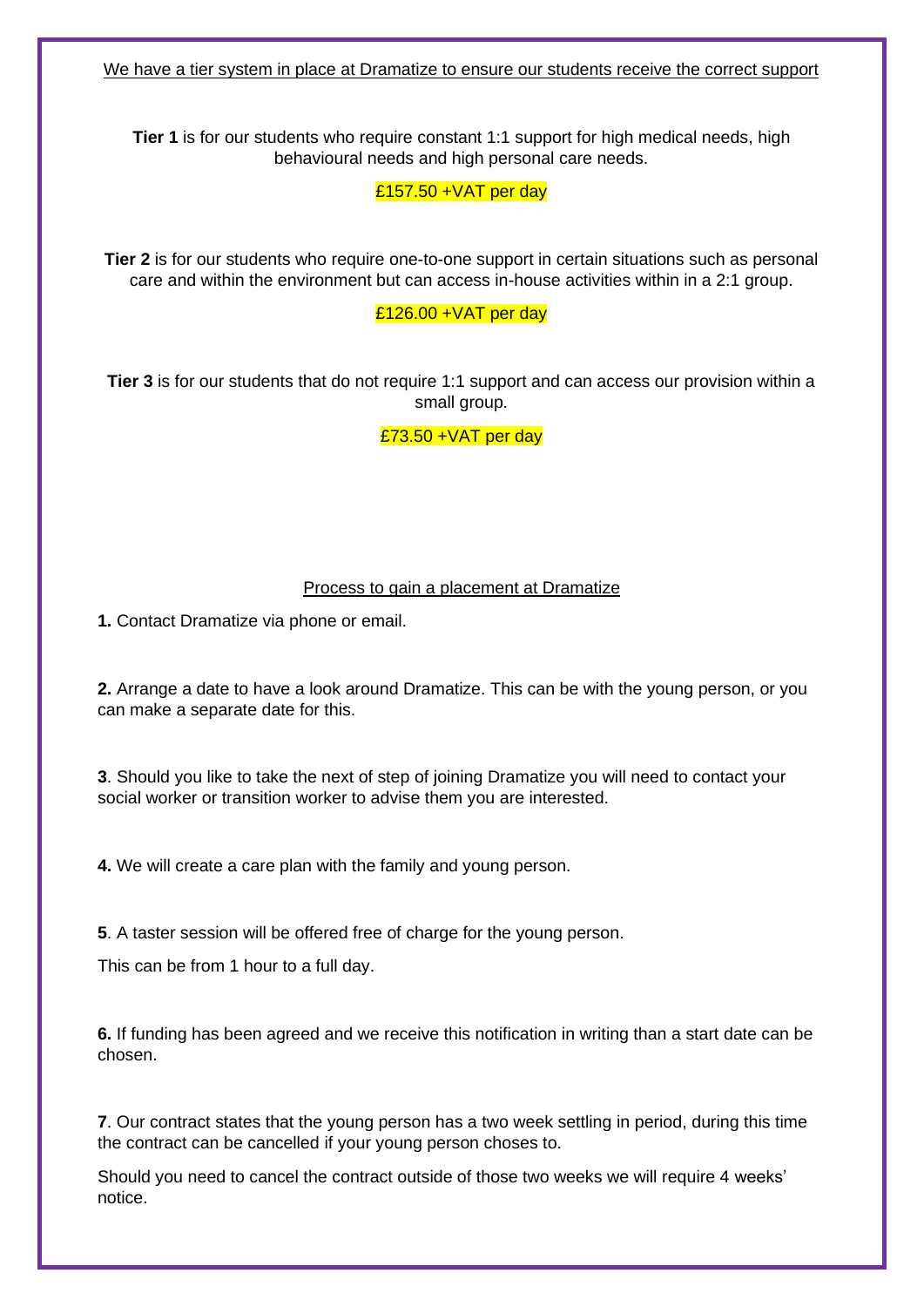# What your young person could be accessing if they join Dramatize

# **Our timetable is tailored for our students and is altered to suit their ever-growing needs and ambitions.**